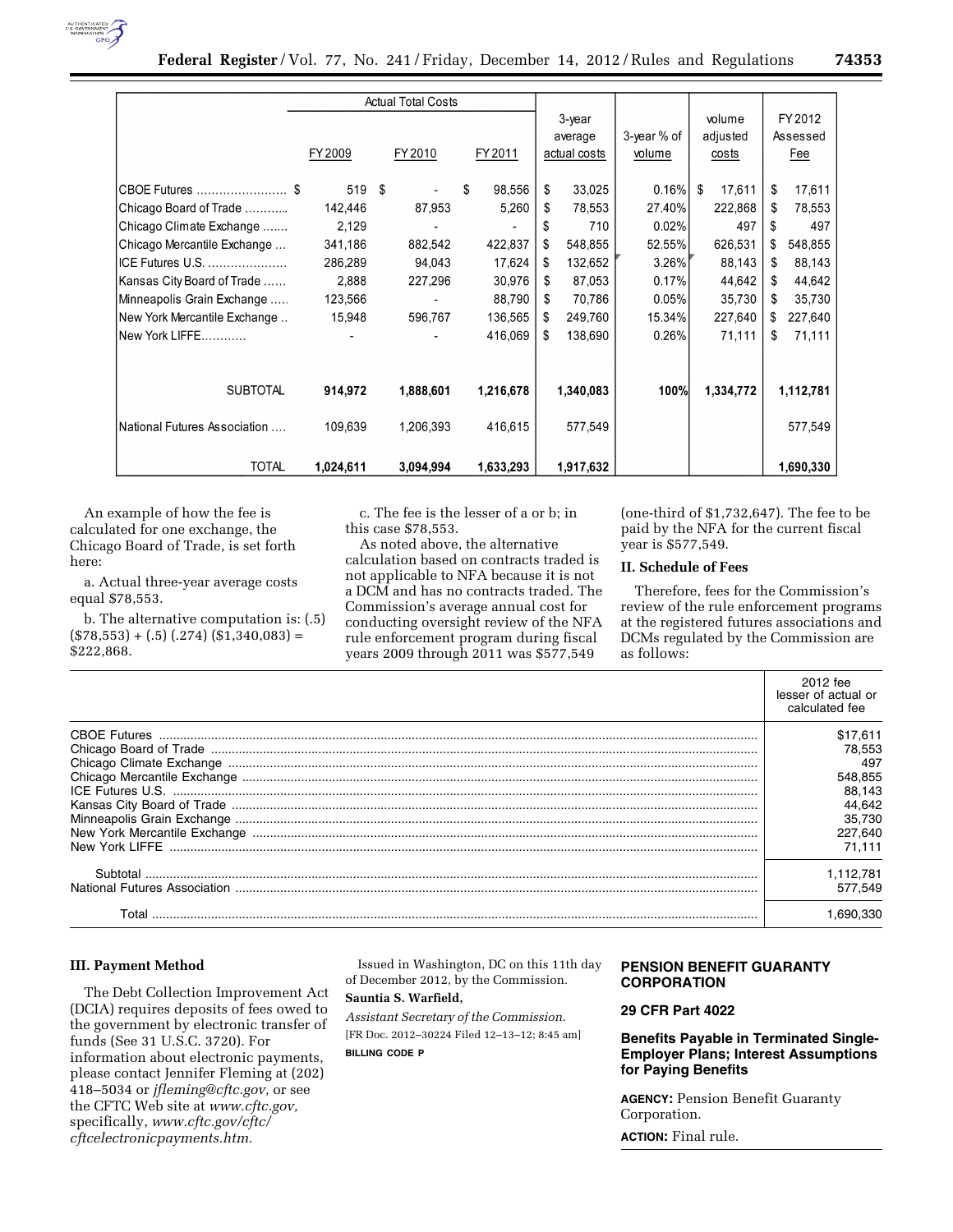**SUMMARY:** This final rule amends the Pension Benefit Guaranty Corporation's regulation on Benefits Payable in Terminated Single-Employer Plans to prescribe interest assumptions under the regulation for valuation dates in January 2013. The interest assumptions are used for paying benefits under terminating single-employer plans covered by the pension insurance system administered by PBGC. As discussed below, PBGC will publish a separate final rule document dealing with interest assumptions under its regulation on Allocation of Assets in Single-Employer Plans for the first quarter of 2013.

## **DATES:** Effective January 1, 2013.

#### **FOR FURTHER INFORMATION CONTACT:**  Catherine B. Klion

(*Klion.Catherine@pbgc.gov*), Assistant General Counsel for Regulatory Affairs, Pension Benefit Guaranty Corporation, 1200 K Street NW., Washington, DC 20005, 202–326–4024. (TTY/TDD users may call the Federal relay service tollfree at 1–800–877–8339 and ask to be connected to 202–326–4024.)

**SUPPLEMENTARY INFORMATION:** PBGC's regulation on Benefits Payable in Terminated Single-Employer Plans (29 CFR part 4022) prescribes actuarial assumptions—including interest assumptions—for paying plan benefits under terminating single-employer plans covered by title IV of the Employee Retirement Income Security Act of 1974. The interest assumptions in the regulation are also published on PBGC's Web site (*http://www.pbgc.gov*).

PBGC uses the interest assumptions in Appendix B to Part 4022 to determine whether a benefit is payable as a lump sum and to determine the amount to pay. Appendix C to Part 4022 contains

interest assumptions for private-sector pension practitioners to refer to if they wish to use lump-sum interest rates determined using PBGC's historical methodology. Currently, the rates in Appendices B and C of the benefit payment regulation are the same.

The interest assumptions are intended to reflect current conditions in the financial and annuity markets. Assumptions under the benefit payments regulation are updated monthly. This final rule updates the benefit payments interest assumptions for January 2013.

PBGC normally updates the assumptions under the benefit payments regulation for January at the same time as PBGC updates assumptions for the first quarter of the year under its regulation on Allocation of Assets in Single-Employer Plans (29 CFR part 4044) in a single rulemaking document. Because of delays in obtaining data used in setting assumptions under Part 4044 for the first quarter of 2013, PBGC is publishing two separate rulemaking documents to update the benefit payments regulation for January 2013 and the allocation regulation for the first quarter of 2013.

The January 2013 interest assumptions under the benefit payments regulation will be 0.75 percent for the period during which a benefit is in pay status and 4.00 percent during any years preceding the benefit's placement in pay status. In comparison with the interest assumptions in effect for December 2012, these interest assumptions are unchanged.

PBGC has determined that notice and public comment on this amendment are impracticable and contrary to the public interest. This finding is based on the need to determine and issue new

interest assumptions promptly so that the assumptions can reflect current market conditions as accurately as possible.

Because of the need to provide immediate guidance for the payment of benefits under plans with valuation dates during January 2013, PBGC finds that good cause exists for making the assumptions set forth in this amendment effective less than 30 days after publication.

PBGC has determined that this action is not a ''significant regulatory action'' under the criteria set forth in Executive Order 12866.

Because no general notice of proposed rulemaking is required for this amendment, the Regulatory Flexibility Act of 1980 does not apply. See 5 U.S.C. 601(2).

#### **List of Subjects in 29 CFR Part 4022**

Employee benefit plans, Pension insurance, Pensions, Reporting and recordkeeping requirements.

In consideration of the foregoing, 29 CFR part 4022 is amended as follows:

## **PART 4022—BENEFITS PAYABLE IN TERMINATED SINGLE-EMPLOYER PLANS**

■ 1. The authority citation for part 4022 continues to read as follows:

**Authority:** 29 U.S.C. 1302, 1322, 1322b, 1341(c)(3)(D), and 1344.

■ 2. In appendix B to part 4022, Rate Set 231 is added to the table to read as follows:

## **Appendix B to Part 4022—Lump Sum Interest Rates For PBGC Payments**

\* \* \* \* \*

| Rate set | For plans<br>with a<br>valuation<br>date |              | Immediate<br>annuity rate<br>(percent) | Deferred annuities<br>(percent) |                |         |                |                |  |
|----------|------------------------------------------|--------------|----------------------------------------|---------------------------------|----------------|---------|----------------|----------------|--|
|          |                                          |              |                                        |                                 |                |         |                |                |  |
|          | On or after                              | Before       |                                        |                                 | I <sub>2</sub> | $l_3$   | n <sub>I</sub> | n <sub>2</sub> |  |
| $\star$  | $\star$                                  | $\star$      | $\star$                                |                                 | $\star$        | $\star$ | $\star$        |                |  |
| 231      | $1 - 1 - 13$                             | $2 - 1 - 13$ | 0.75                                   | 4.00                            | 4.00           | 4.00    |                | 8              |  |

■ 3. In appendix C to part 4022, Rate Set 231 is added to the table to read as follows:

**Appendix C to Part 4022—Lump Sum Interest Rates For Private-Sector Payments** 

\* \* \* \* \*